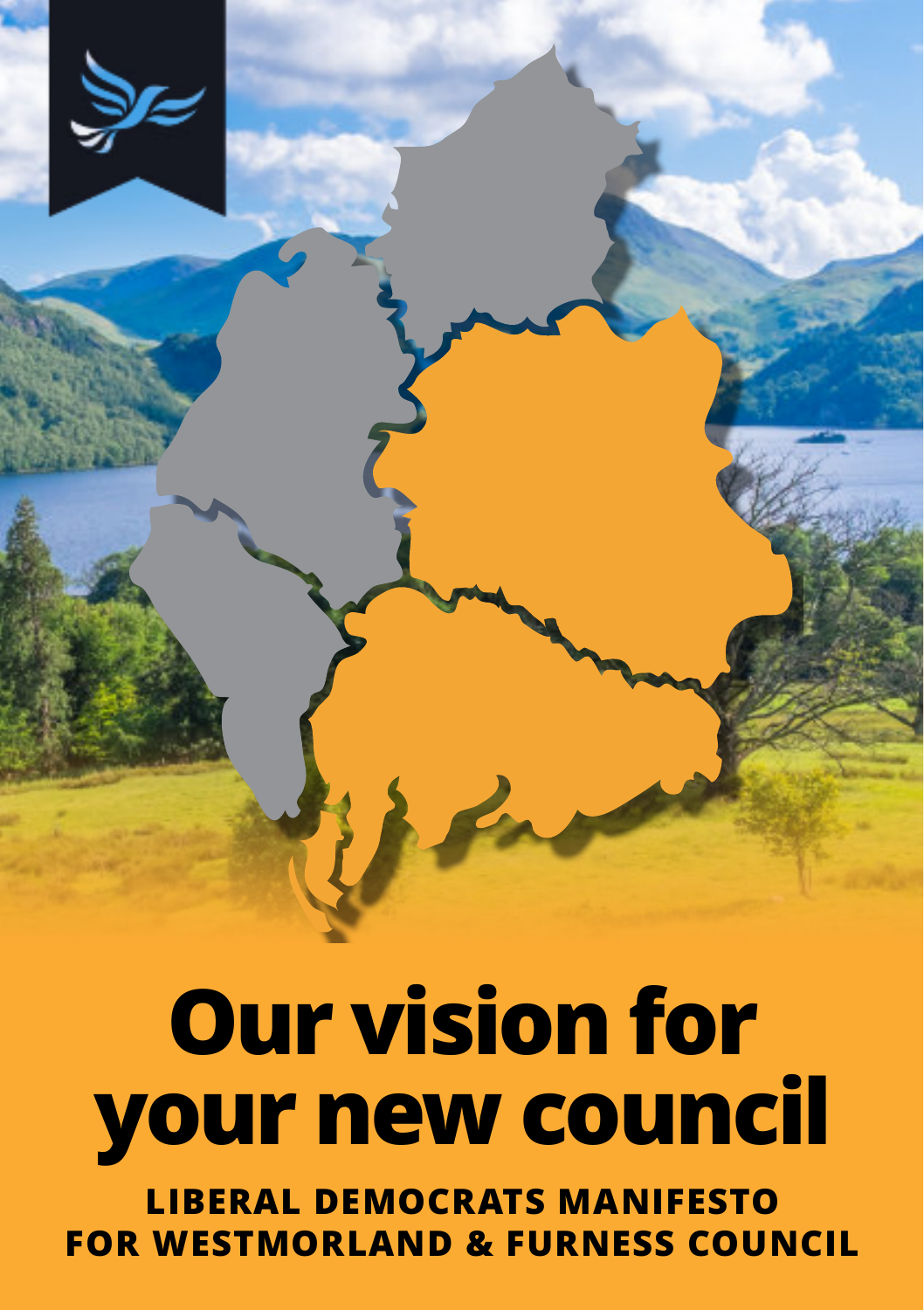





**I'm proud of the work that Liberal Democrats have done running local councils here in Cumbria.**

Liberal Democrats on Cumbria County Council have done brilliant work creating more 'extra care' beds so that our loved ones can be looked after in the best possible way.

On Eden District Council, we have helped families with electricity and gas bills by helping to make their homes more energy efficient, which is also important in our bid to tackle climate change.

And on South Lakeland District Council, we have helped to build hundreds of affordable homes so that local families have a roof over their head.

Very soon we will have a brand new Westmorland and Furness Council which will give us the chance to make our local communities even better places to live and work. Rather than it being a big, remote council, Liberal Democrats' top priority will be making sure that power lies closer to you than ever before.

Elections do change things. It's important that you vote and if this manifesto speaks to your vision for our community then I would urge you to vote for your Liberal Democrat candidates on Thursday May 5th.

With best wishes,

**Tim Farron MP**



**The creation of a new council gives us a fresh chance to make sure that your council is close to the residents and businesses that it serves.**

#### **A Liberal Democrat council will:**

✔

- Build strong links with Parish and Town Councils, local community groups and other organisations.
- Strengthen the local planning process to ensure that residents are more involved. ✔
- Devolve power, decision-making and finances to local areas. ✔
- Keep local government centres for services in Kendal, Barrow and Penrith. ✔
- Keep in contact with you and be available all the time not just when there are elections! ✔

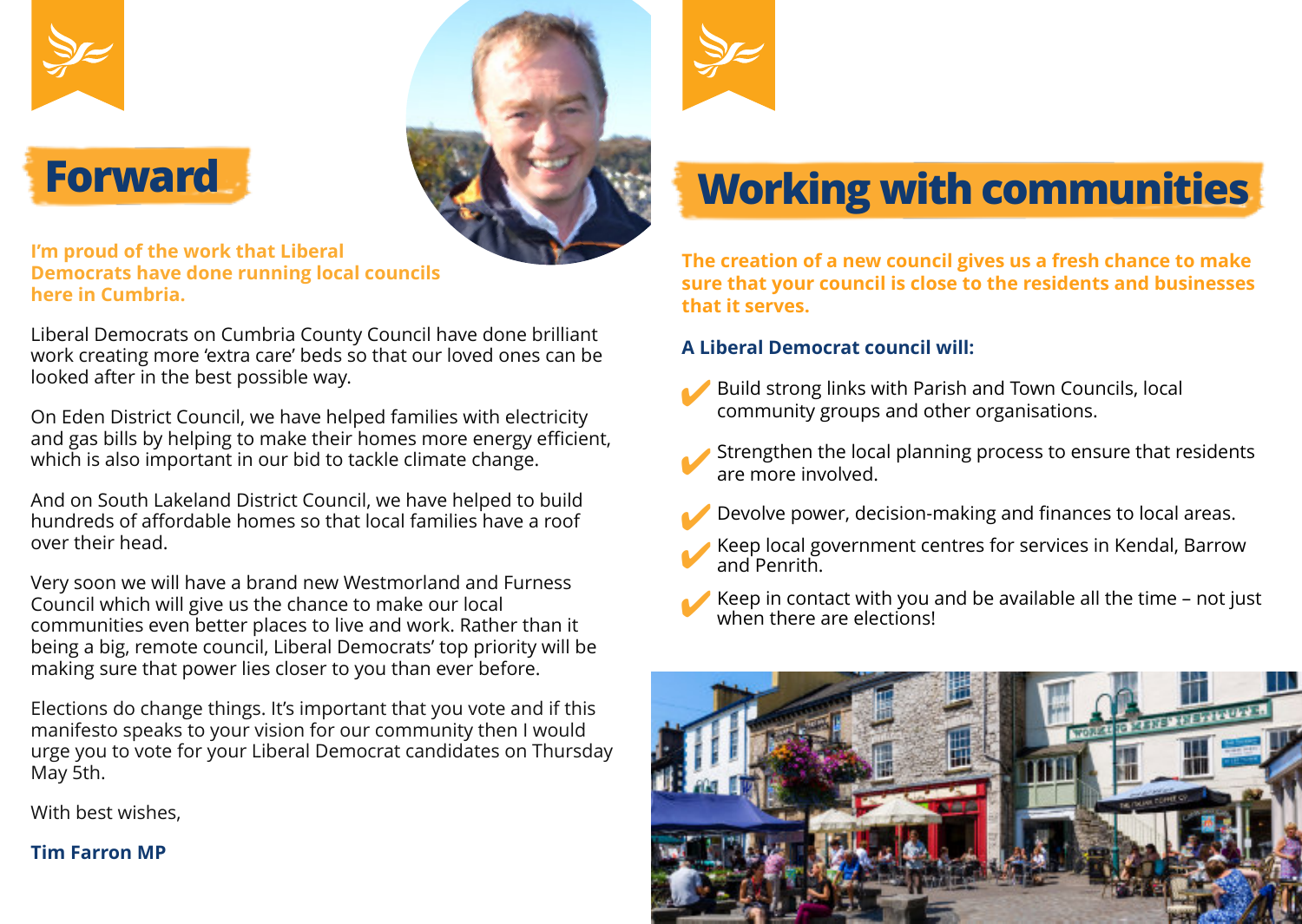



# **Climate change**

**Climate change is a threat to our way of life and Liberal Democrats believe that the new council should be providing leadership in our drive to become carbon neutral.**

- Declare a climate and biodiversity emergency. ✔
- Establish and deliver a 5 year action plan including more electric vehicle charging points. ✔
- Plant a tree for every resident. ✔
- Encourage homeowners to insulate homes and lobby government to provide funding to help them do that. ✔
- Ensure new homes meet sustainability standards. ✔
- Ensure housing developments provide a 20% net biodiversity gain. ✔
- Improve public footpaths and cycleways. ✔
	- Partner with industry and trainers to promote green jobs and build skills in our local workforce.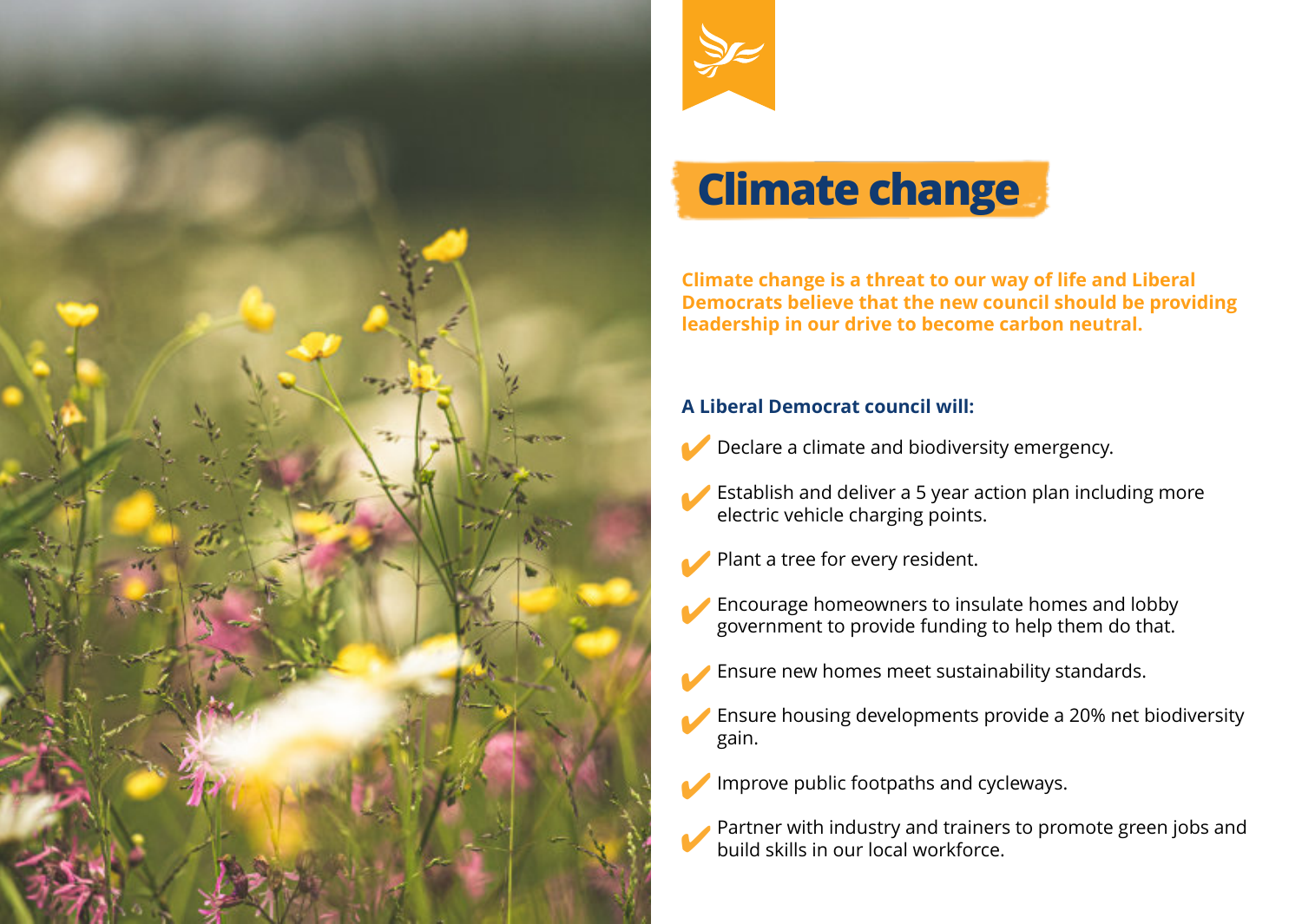

# **Roads and transport**



**Liberal Democrats believe in working closely with local people to improve our roads and transport.**

**Covid-19 has led to a better appreciation of the benefits of "active travel" – walking and cycling – and we will do much more to make it easier and safer to walk and cycle around.**

- Make it easier for you to report faults on our roads.
- Ensure that more money is spent maintaining pavements and footpaths. ✔
- Work closely with rural parish councils to cooperate on the cutting of verges and help with the funding of parish lengthsmen. ✔
- Promote the production of walking and cycling plans for every town and village and progress these when funding is available. ✔
- Install more speed indicator devices to help slow traffic down coming into our towns and villages. ✔
- Make it easier to get 20mph limits in our towns and villages. ✔
- Work with schools to develop 'safe routes to school' so that as many pupils as possible can walk or cycle to school safely. ✔
- Lobby for better rail services in Cumbria, including a passing loop on the Lakes Line, electrification of the Furness Line and the reopening of the Penrith to Keswick line. ✔
- Continue to progress the Kendal Northern Relief Road, which will take traffic out of the centre of Kendal. ✔
- Work with partners to improve safety on the A590 and to progress with upgrading the A66. ✔
	- Work to improve transport in rural areas, including better bus services and introducing car share schemes.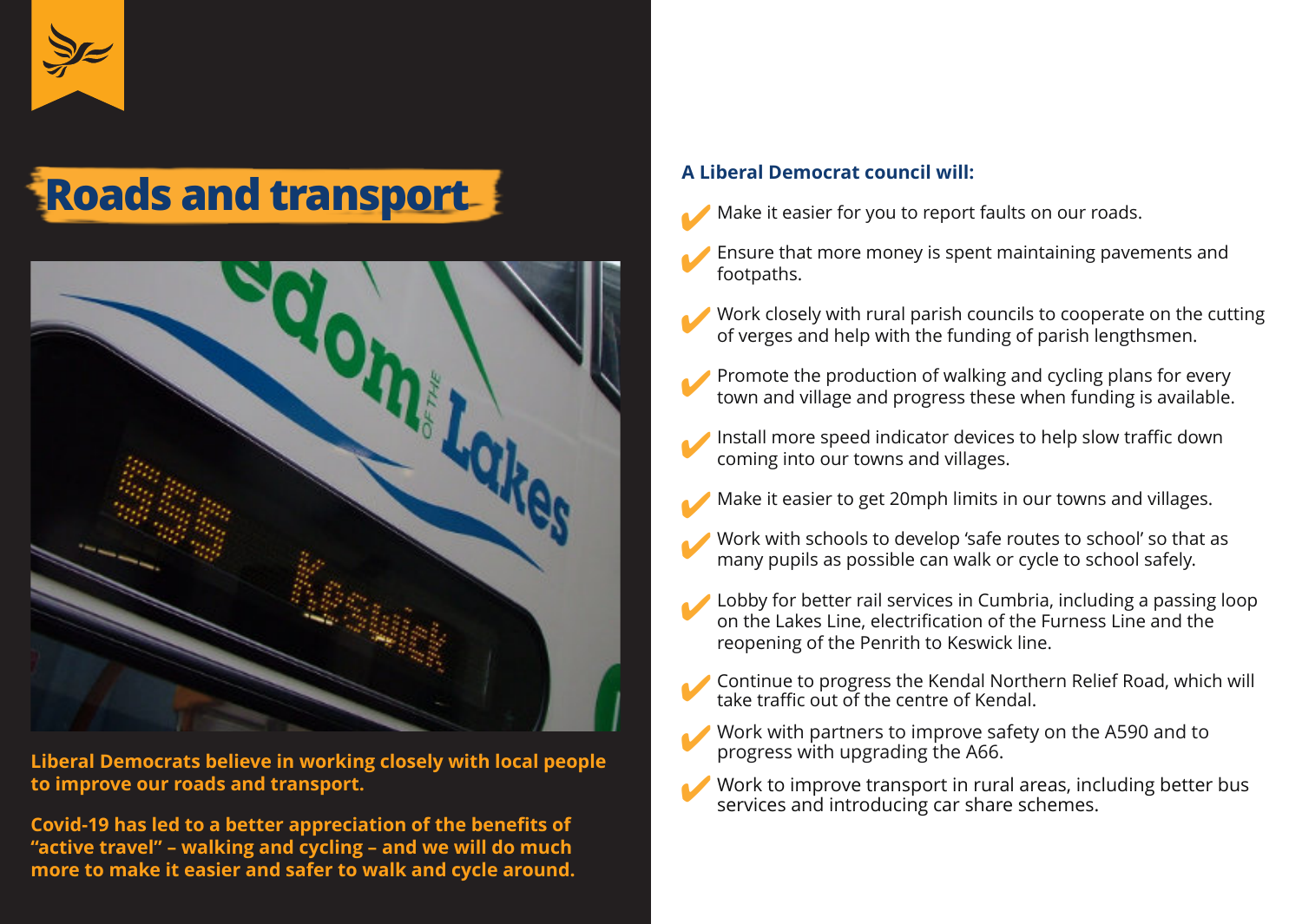



## **Housing and Planning**

**We want local families across Westmorland & Furness to be able to afford to live in the communities where they grew up.**

- Increase the building of affordable homes for local families. ✔
- Keep our green open spaces in our towns and villages. ✔
- Revitalise our town centres and business areas, enhancing their cultural and social offer. ✔
- Build homes to higher eco and space standards. ✔
- Promote the retrofit of existing homes. ✔
- Lobby government for powers to limit the number of second homes, holiday lets and AirBnBs where these threaten to overwhelm the local community. ✔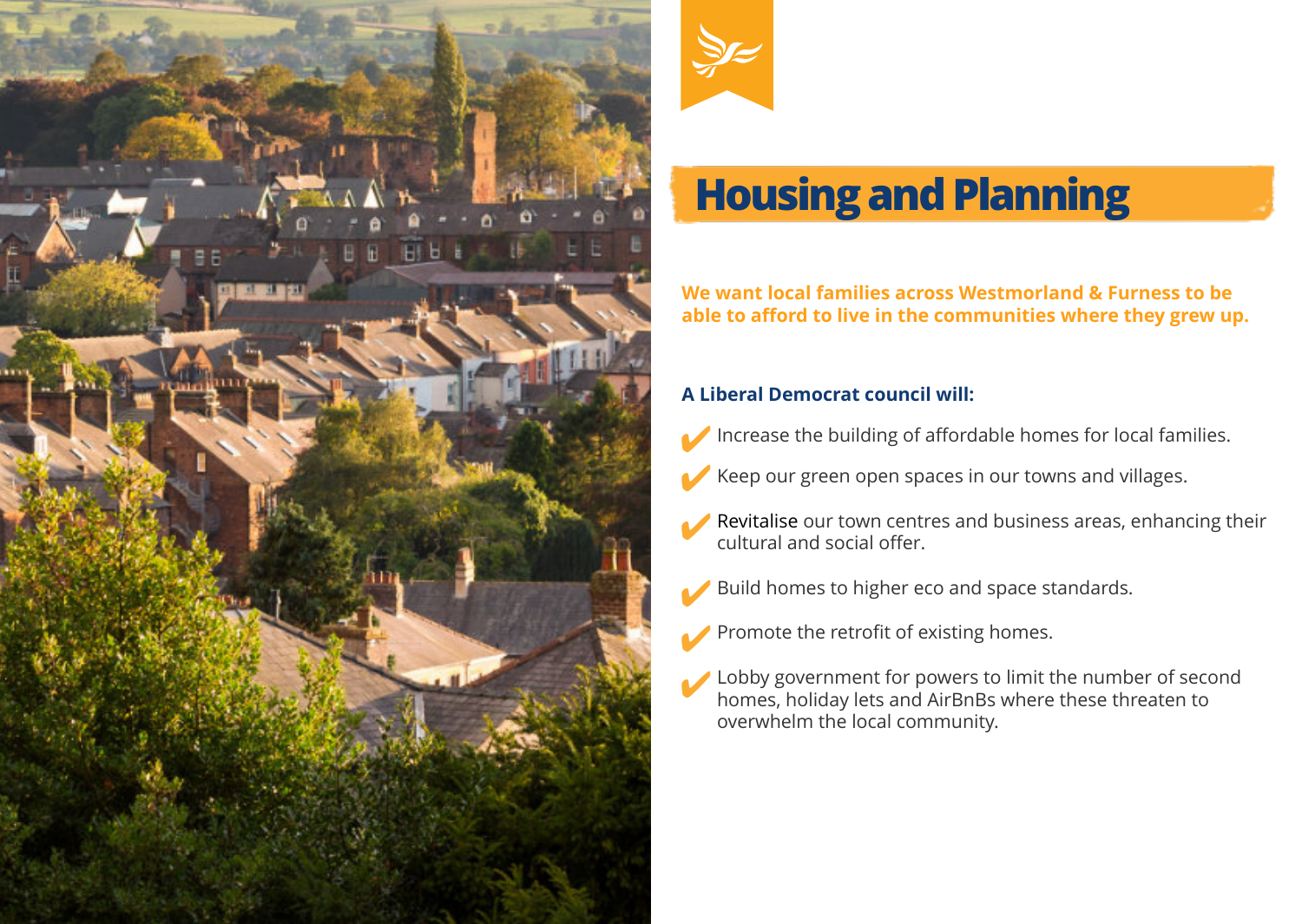

## **Health and social care**



**We believe that the council has a role to help residents improve their health and fitness.**

**The costs of social care are continually rising whilst demand increases due to our aging population. Our longer lives are welcomed by us all but increase the demand for social care.**

- Campaign to protect and enhance our local hospital services, including by: ✔
	- lobbying health bosses to bring a radiotherapy unit to Kendal
	- lobbying health bosses to stop vital services being moved further away from local residents
	- lobbying health bosses to save the community ambulance service in Alston
- Strive to deliver the type of service residents need, and support carers to do their job under the best possible circumstances. ✔
- Prioritise ensuring that people with disabilities and learning difficulties have suitable housing and are able to thrive in their community. ✔
- Campaign to ensure mental health support is readily accessible at all levels and is recognised as being as important as physical health. ✔

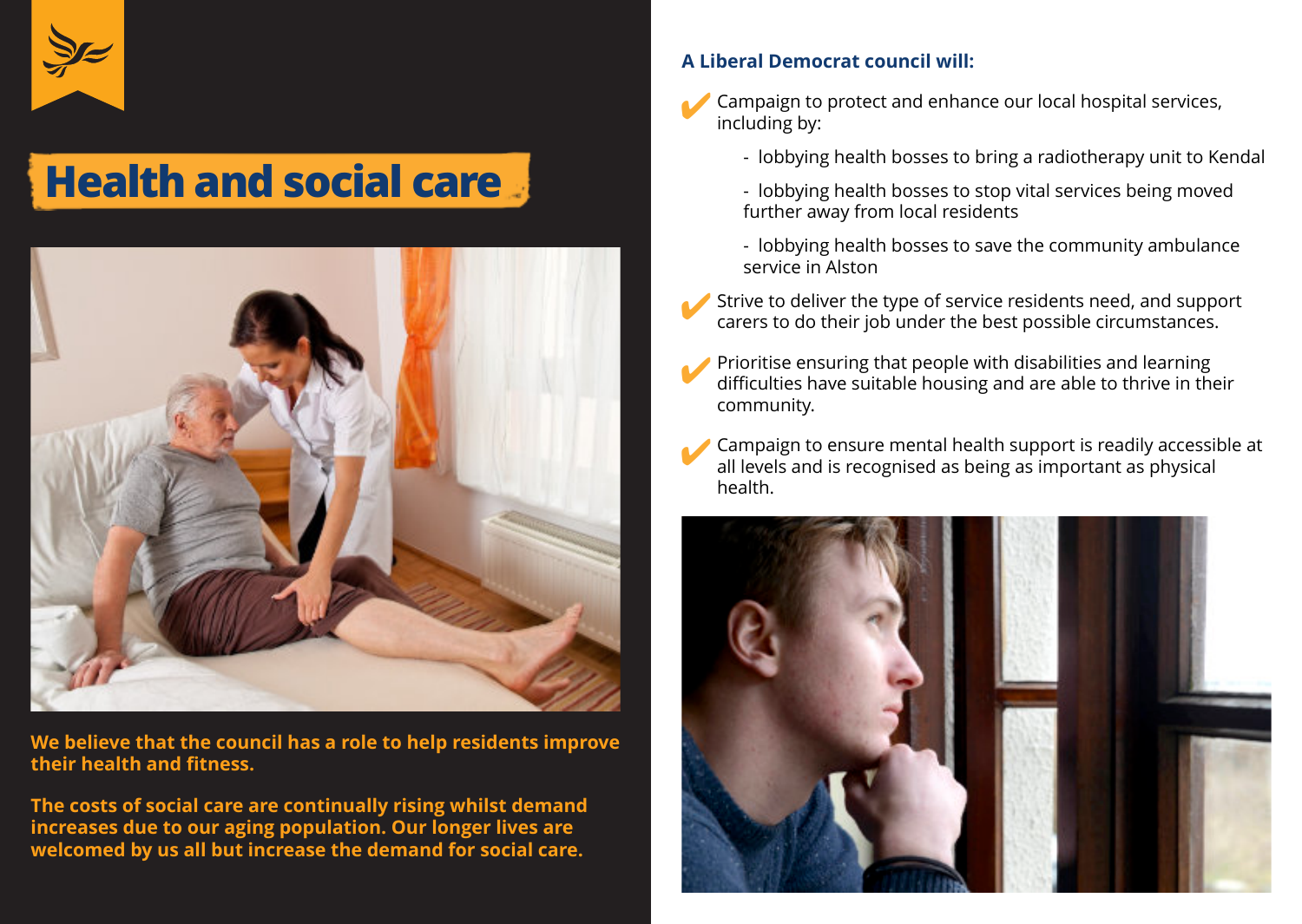

# **Children and young people**



**Liberal Democrats are ambitious for all our children and young people.**

**During the Covid crisis, our children and young people have made so many sacrifices. They have missed out on their education, they have been deprived of their friends and, for many, there is a real impact on their mental health.**

**That is why we say that now is the time for us to really listen to the aspirations of our children and young people and show them how much we care.**

- Help our children catch up with the lost learning through the pandemic by working with school leaders, teachers and parents. ✔
- Continue to develop Special Needs services for those children and young people who need additional support. ✔
- Support the mental health of children and young people by providing easy access to early help. ✔
- Seek to reinvest in Children's Centres and encourage families to take part in activities. ✔
- Work with local communities to provide youth services to provide opportunities for young people. ✔

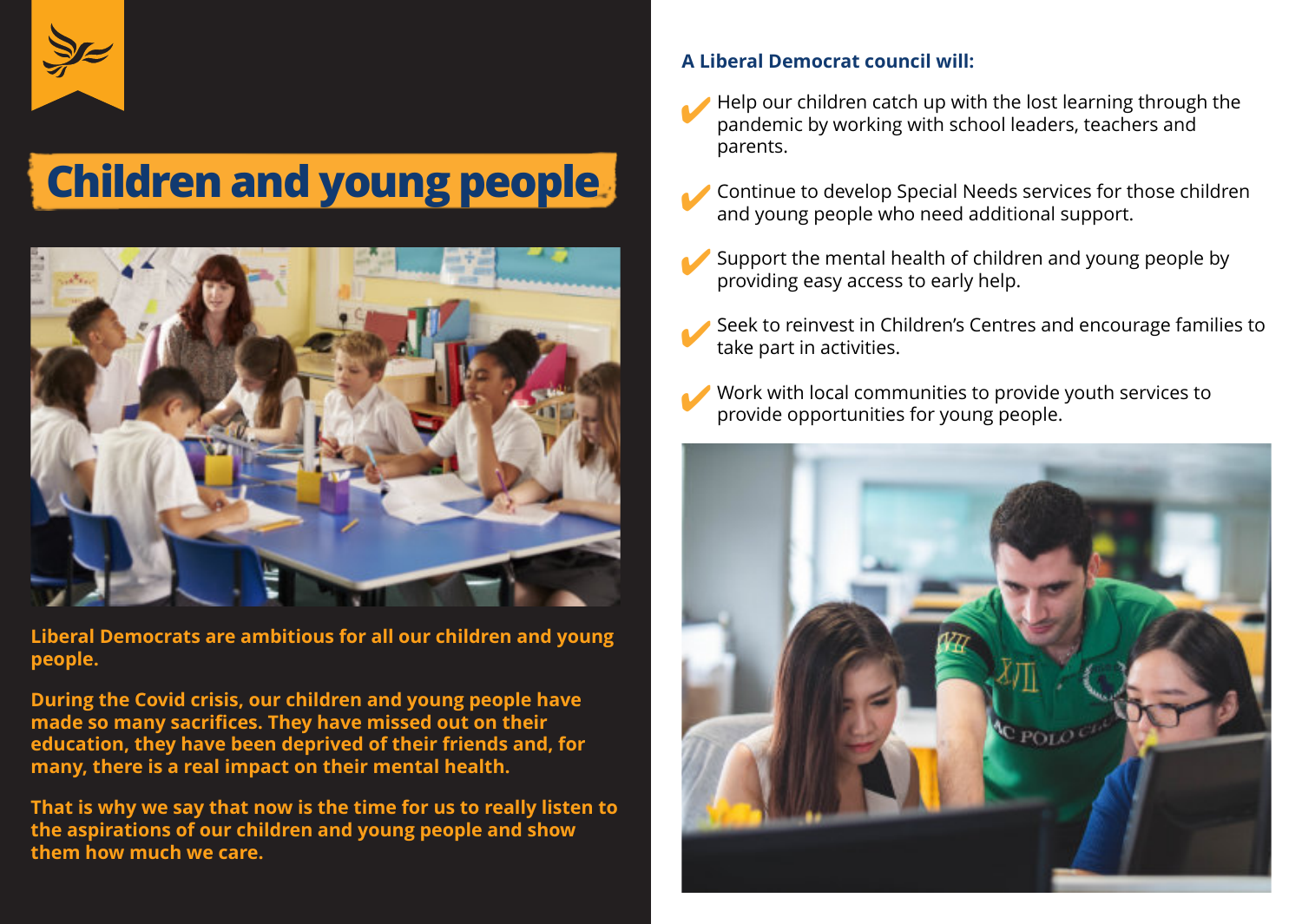



### **Economy and Culture**

**Our Cumbrian economy is driven by advanced manufacturing, tourism, agriculture and food production.**

**Covid-19 has hit our economy hard and we face a challenging time.**

**Liberal Democrats want businesses to thrive as they transition to a low carbon economy.**

- Support new business creation with more new business hubs across Barrow, Penrith, Kendal and all our towns. ✔
- Increase training available for the new jobs needed for the transition to a low carbon economy. ✔
- Actively support festivals and cultural events. ✔
- Continue to eliminate the "Not Spots" with the aim of superfast broadband for all. ✔
- Work with local communities to revitalise and enhance our town centres. ✔